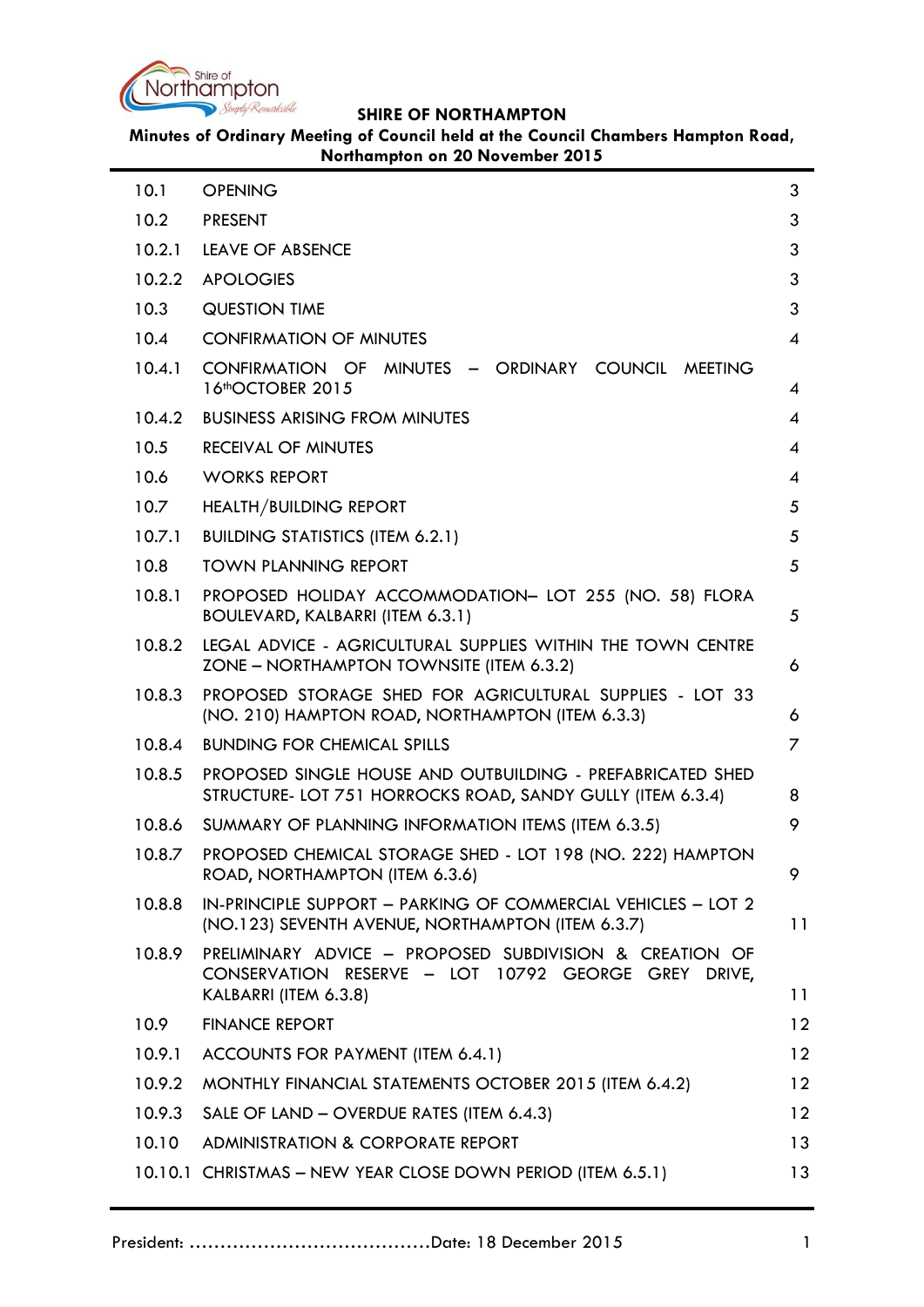

| Minutes of Ordinary Meeting of Council held at the Council Chambers Hampton Road,<br>Northampton on 20 November 2015 |                                                                                |                   |  |  |
|----------------------------------------------------------------------------------------------------------------------|--------------------------------------------------------------------------------|-------------------|--|--|
|                                                                                                                      | 10.10.2 FEBRUARY 2016 - CHANGE OF MEETING DATE (ITEM 6.5.2)                    | 13                |  |  |
|                                                                                                                      | 10.10.3 EXTENDED LIQUOR TRADING HOURS - NORTHAMPTON IGA (ITEM<br>6.5.3         | 13                |  |  |
|                                                                                                                      | 10.10.4 SALE OF PORTION OF LOT 29 ROBINSON STREET, NORTHAMPTON<br>(ITEM 6.5.4) | 13                |  |  |
|                                                                                                                      | 10.10.5 ROADS TO RECOVERY - OWN SOURCES SHORTFALL (ITEM 6.5.5)                 | 13                |  |  |
|                                                                                                                      | 10.10.6 REGIONAL ROAD GROUP FUNDING (ITEM 6.5.6)                               | 14                |  |  |
|                                                                                                                      | 10.10.7 ROAD SAFETY AUDIT - BLACK SPOT FUNDING PROJECT (ITEM 6.5.7)            | 14                |  |  |
|                                                                                                                      | 10.10.8 PAYMENT OF SITTING FEES (ITEM 6.5.8)                                   | 14                |  |  |
|                                                                                                                      | 10.10.9 KALBARRI PCYC (ITEM 6.5.9)                                             | 15                |  |  |
|                                                                                                                      | 10.10.10 RE-ESTABLISHMENT OF WA POLICE LIVESTOCK SQUAD (ITEM 6.5.11)           | 15                |  |  |
| 10.11                                                                                                                | SHIRE PRESIDENT'S REPORT                                                       | 15                |  |  |
| 10.12                                                                                                                | DEPUTY SHIRE PRESIDENT'S REPORT                                                | 15                |  |  |
| 10.13                                                                                                                | <b>COUNCILLORS' REPORTS</b>                                                    | 16                |  |  |
|                                                                                                                      | 10.13.1 CR HOLT                                                                | 16                |  |  |
| 10.13.2 CR PIKE                                                                                                      |                                                                                | 16                |  |  |
| 10.14                                                                                                                | <b>INFORMATION BULLETIN</b>                                                    | 16                |  |  |
| 10.15                                                                                                                | <b>NEW ITEMS OF BUSINESS</b>                                                   | 16                |  |  |
|                                                                                                                      | 10.15.1 BINNU TENNIS COURTS                                                    | 16                |  |  |
|                                                                                                                      | 10.15.2 CATCH LIMIT REQUEST                                                    | 16                |  |  |
| 10.16                                                                                                                | NEXT MEETING OF COUNCIL                                                        | $17 \overline{ }$ |  |  |
| 10.17                                                                                                                | <b>CLOSURE</b>                                                                 | $17 \,$           |  |  |
|                                                                                                                      |                                                                                |                   |  |  |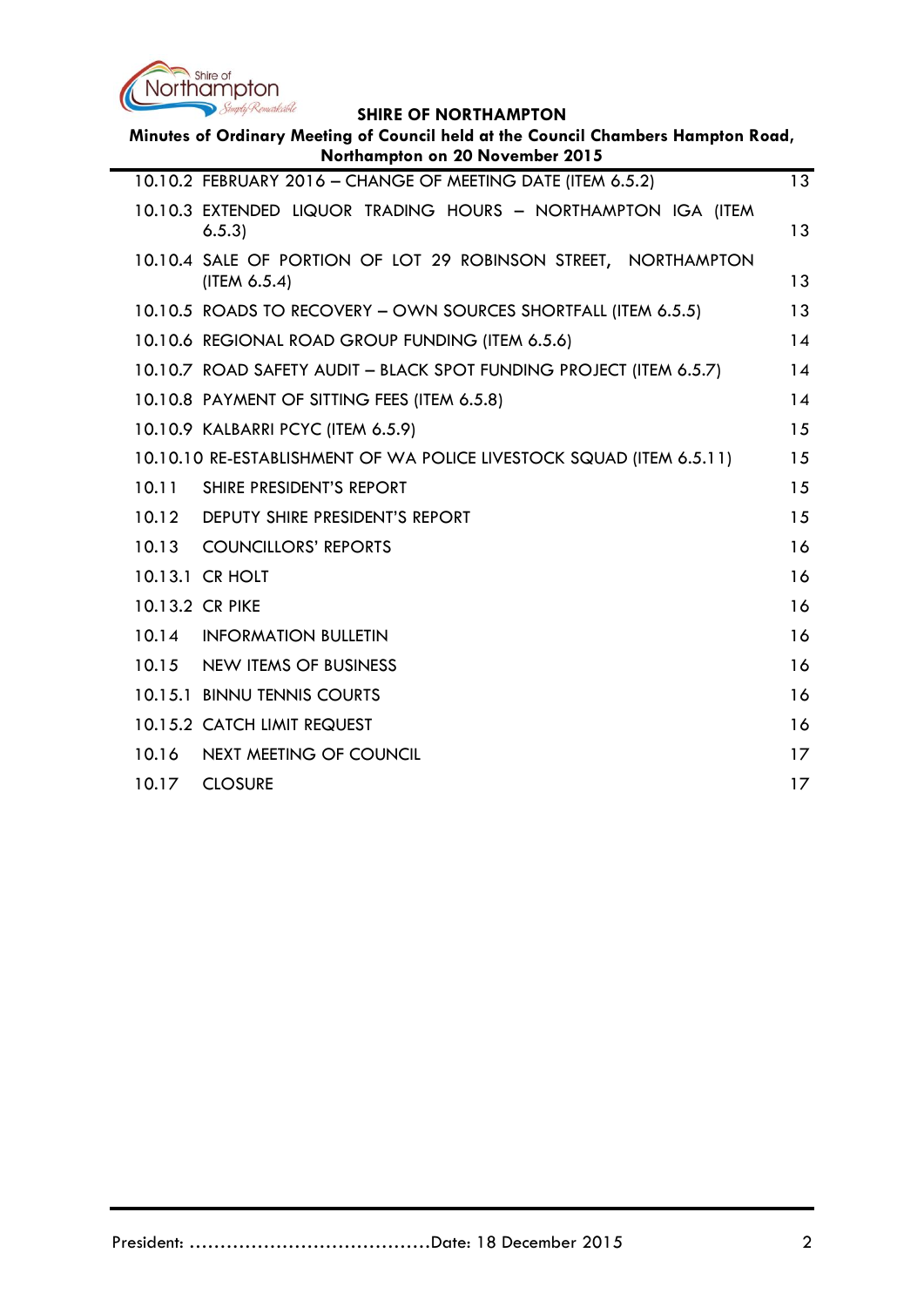

**Minutes of Ordinary Meeting of Council held at the Council Chambers Hampton Road, Northampton on 20 November 2015**

### <span id="page-2-0"></span>**10.1 OPENING**

The President thanked all Councillors and staff members present for their attendance and declared the meeting open at 1.00pm.

#### <span id="page-2-1"></span>**10.2 PRESENT**

| Cr C Simkin                | President                      | Northampton Ward |
|----------------------------|--------------------------------|------------------|
| Cr M Scott                 | Deputy President               | Kalbarri Ward    |
| Cr T Carson                |                                | Northampton Ward |
| Cr D Stanich               |                                | Northampton Ward |
| Cr R Suckling              |                                | Northampton Ward |
| Cr M Holt                  |                                | Kalbarri Ward    |
| Cr D Pike                  |                                | Kalbarri Ward    |
| Mr Garry Keeffe            | <b>Chief Executive Officer</b> |                  |
| <b>Mr Grant Middleton</b>  | Deputy Chief Executive Officer |                  |
| <b>Mrs Hayley Williams</b> | <b>Principal Planner</b>       |                  |
| Mr Neil Broadhurst         | <b>Manager of Works</b>        |                  |

#### <span id="page-2-2"></span>10.2.1 LEAVE OF ABSENCE

Nil

<span id="page-2-3"></span>10.2.2 APOLOGIES

Cr S Stock-Standen, Cr S Krakouer

### <span id="page-2-4"></span>**10.3 QUESTION TIME**

No members of the public were present during question time.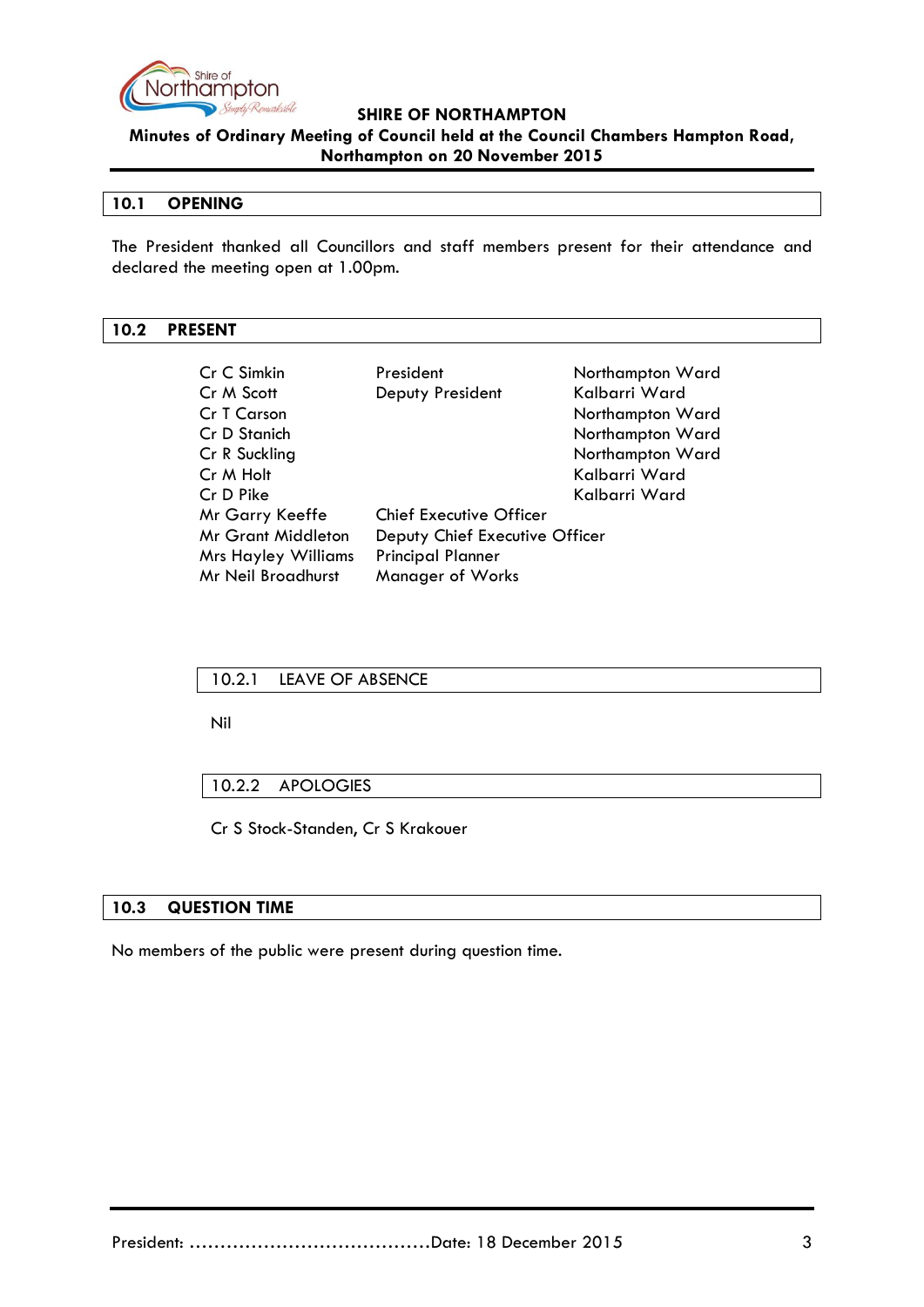

**Minutes of Ordinary Meeting of Council held at the Council Chambers Hampton Road, Northampton on 20 November 2015**

#### <span id="page-3-1"></span><span id="page-3-0"></span>**10.4 CONFIRMATION OF MINUTES**

10.4.1 CONFIRMATION OF MINUTES – ORDINARY COUNCIL MEETING 16thOCTOBER 2015

Moved Cr CARSON, seconded Cr HOLT

That the minutes of the Ordinary Meeting of Council held on the 16<sup>th</sup> October2015 be confirmed as a true and correct record with the following amendment:

Change meeting location from Council Chambers Hampton Road Northampton to the Allen Centre Grey Street Kalbarri

CARRIED 7/0

<span id="page-3-2"></span>10.4.2 BUSINESS ARISING FROM MINUTES

Nil

### <span id="page-3-3"></span>**10.5 RECEIVAL OF MINUTES**

Nil

#### <span id="page-3-4"></span>**10.6 WORKS REPORT**

10.6.1 INFORMATION ITEMS – MAINTENANCE/CONSTRUCTION WORKS PROGRAM (ITEM 6.1.1)

Noted

10.6.2 PLANT ITEM 
$$
- P118
$$
 CASE 395MDF TRACTOR MAJOR WORKS (ITER 6.1.2)

Moved Cr STANICH, seconded Cr CARSON

That Council advise the Horrocks Community Centre committee that Council will not repair the tractor and offer it to the Horrocks Community Centre committee on an as is basis. Should the committee not wish to retain the tractor then it will be offered for sale on an as is basis.

CARRIED BY AN ABSOLUTE MAJORITY 7/0

Neil Broadhurst departed the meeting at 1.14pm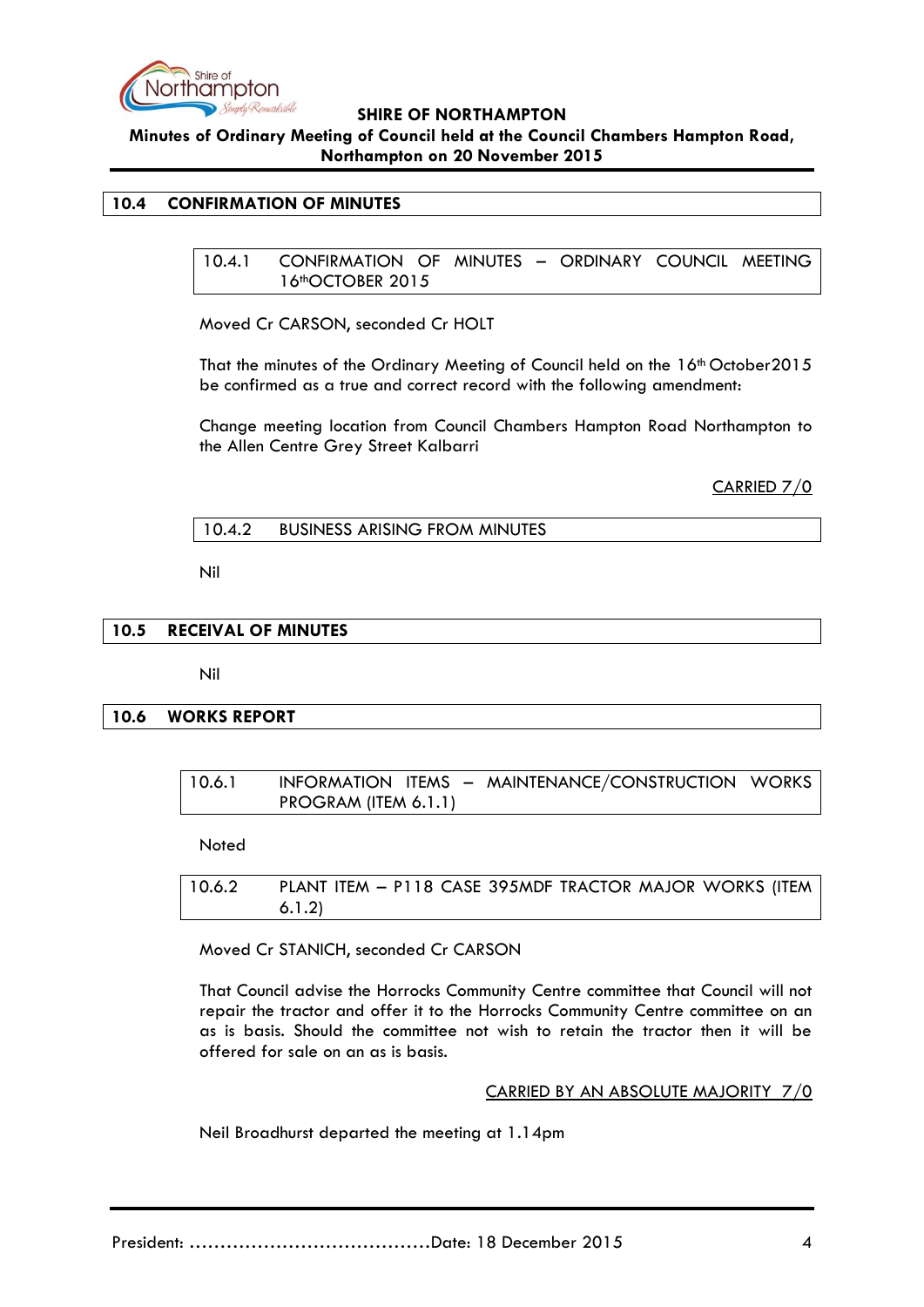

**Minutes of Ordinary Meeting of Council held at the Council Chambers Hampton Road, Northampton on 20 November 2015**

### <span id="page-4-1"></span><span id="page-4-0"></span>**10.7 HEALTH/BUILDING REPORT**

10.7.1 BUILDING STATISTICS (ITEM 6.2.1)

Noted

### <span id="page-4-3"></span><span id="page-4-2"></span>**10.8 TOWN PLANNING REPORT**

10.8.1 PROPOSED HOLIDAY ACCOMMODATION– LOT 255 (NO. 58) FLORA BOULEVARD, KALBARRI (ITEM 6.3.1)

Moved Cr HOLT, seconded Cr SCOTT

That Council refuse to grant formal development approval to the a relocated building to be used for "Holiday Accommodation" upon Lot 255 No. 58 Flora Boulevard, Kalbarri for the following reasons:

- 1. The proposed land use of holiday accommodation taking place in the built form of a donga does not accord with Clause 3.1.2.1 (a) of *Town Planning Scheme No. 9 – Kalbarri Townsite* as it is not considered to be a compatible or complimentary to the residential purpose of the zone;
- 2. In accordance with Clause 3.1.2.1 (b) *of Town Planning Scheme No. 9 – Kalbarri Townsite* the type and style of development proposed for holiday accommodation is not considered appropriate in the residential zone;
- 3. The proposed development is not considered to accord with Clause 3.1.2.1 (c) of *Town Planning Scheme No. 9 - Kalbarri Townsite* as its use would be detrimental to the amenity of the residential area and its inhabitants due to the prominent siting and visibility of the relocated building;
- 4. The proposed development is not considered to accord with Cl. 5.21 (b)of *Town Planning Scheme No. 9 - Kalbarri Townsite* as it not considered to adequately address the amenity of the locality given the type and nature of existing buildings that are in the immediate vicinity;
- 5. The proposed development is on a site that is visually prominent and therefore it is not considered an appropriate form of development as per C 5.21 (c) of *Town Planning Scheme No. 9 - Kalbarri Townsite*.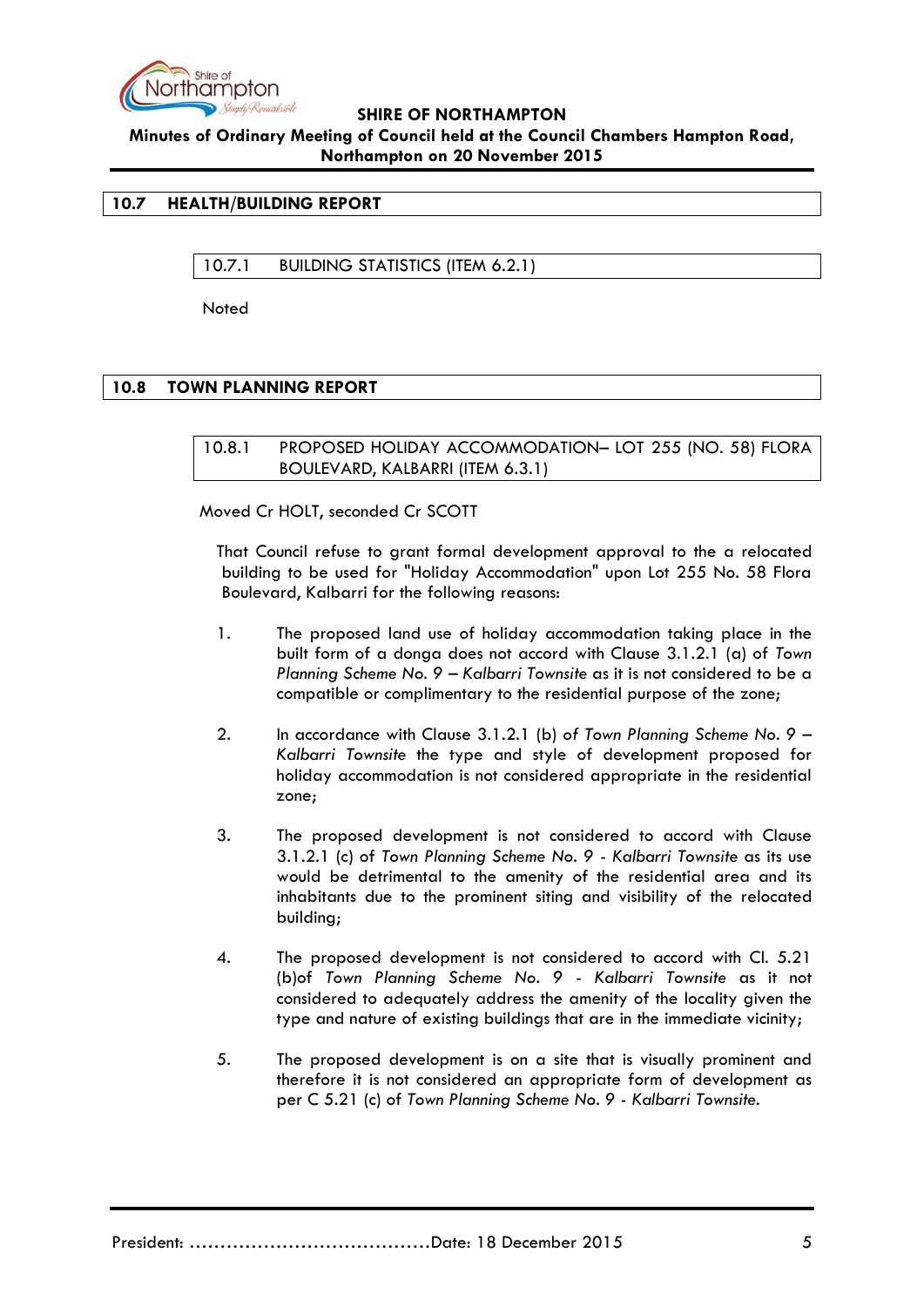

# **Minutes of Ordinary Meeting of Council held at the Council Chambers Hampton Road, Northampton on 20 November 2015**

*Advice Note:*

*Note 1: If an applicant or owner is aggrieved by this determination there is a right of review by the State Administrative Tribunal in accordance with the Planning and Development Act 2005 Part 14. An application must be made within 28 days of determination.*

CARRIED 7/0

# <span id="page-5-0"></span>10.8.2 LEGAL ADVICE - AGRICULTURAL SUPPLIES WITHIN THE TOWN CENTRE ZONE – NORTHAMPTON TOWNSITE (ITEM 6.3.2)

**Noted** 

# <span id="page-5-1"></span>10.8.3 PROPOSED STORAGE SHED FOR AGRICULTURAL SUPPLIES - LOT 33 (NO. 210) HAMPTON ROAD, NORTHAMPTON (ITEM 6.3.3)

Moved Cr SCOTT, seconded Cr SUCKLING

That Council grant formal development approval to the proposed outbuilding to be used for storage of agricultural supplies, upon Lot 33 (No. 210) Hampton Road, Northampton subject to the following conditions:

- 1. Development shall be in accordance with the attached approved plan(s) dated 20 November 2015 and subject to any modifications required as a consequence of any condition(s) of this approval. The endorsed plan(s) shall not be modified or altered without the prior written approval of the local government;
- 2. Any additions to or change of use of any part of the building or land (not the subject of this approval) requires further application and development approval for that use/addition;
- 3. A building permit shall be issued by the local government prior to the commencement of any work on the site;
- 4. All stormwater is to be disposed of on-site to the specifications and approval of the local government. On application for a building permit a detailed design of stormwater collection and disposal system of developed areas is to be supplied;
- 5. Any soils disturbed or deposited on site shall be stabilised to the approval of the local government;
- 6. The proposed development is subject to compliance with the Final Scope Report prepared by Lancall; and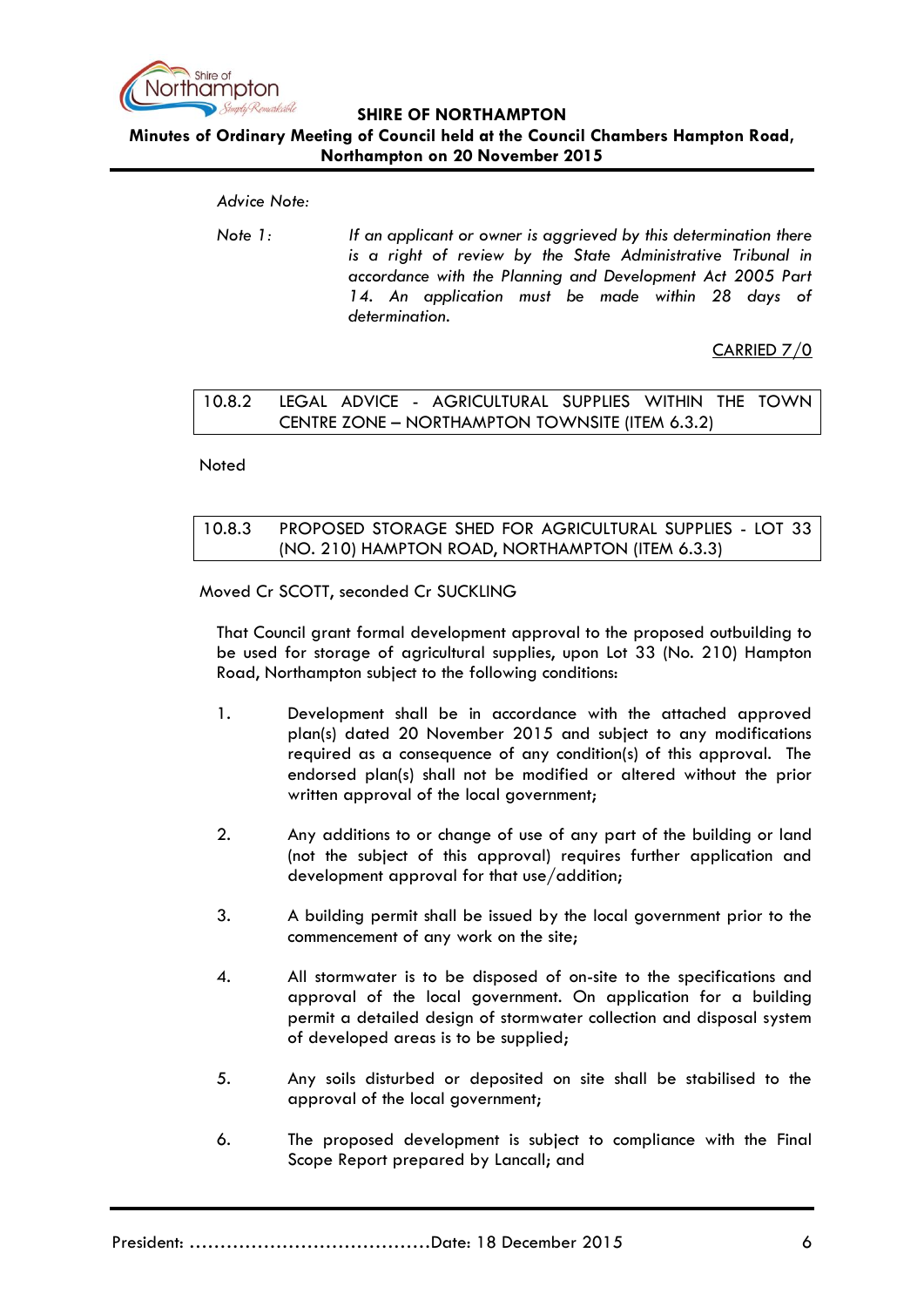

### **SHIRE OF NORTHAMPTON Minutes of Ordinary Meeting of Council held at the Council Chambers Hampton Road, Northampton on 20 November 2015**

7. The proposed development shall be constructed of trimdek colorbond in Eucalypt colour scheme to match the existing sheds on Lot 33.

#### Advice Note

- *1. If the development/use the subject of this approval is not substantially commenced within a period of 2 years, or another period specified in the approval after the date of determination, the approval will lapse and be of no further effect;*
- *2. Where an approval has so lapsed, no development must be carried out without the further approval of the local government having first been sought and obtained;*
- *3. If an applicant or owner is aggrieved by this determination there is a right of review by the State Administrative Tribunal in accordance with the Planning and Development Act 2005 Part 14. An application must be made within 28 days of determination; and*
- *4. Compliance is required with the Dangerous Goods Safety (Storage and Handling of Non-explosives) Regulations 2007.*

CARRIED 7/0

### <span id="page-6-0"></span>10.8.4 BUNDING FOR CHEMICAL SPILLS

Cr Carson raised the issue of bunding at properties that were storing chemicals and highlighted that existing bunding was not adequate and proposed the following:

Moved Cr CARSON, seconded Cr STANICH

That Council request the WA Local Government Association to approach appropriate authorities for them to reconsider bunding requirements to control chemical spills within both storage and loading/handling areas of business operations that store bulk chemicals.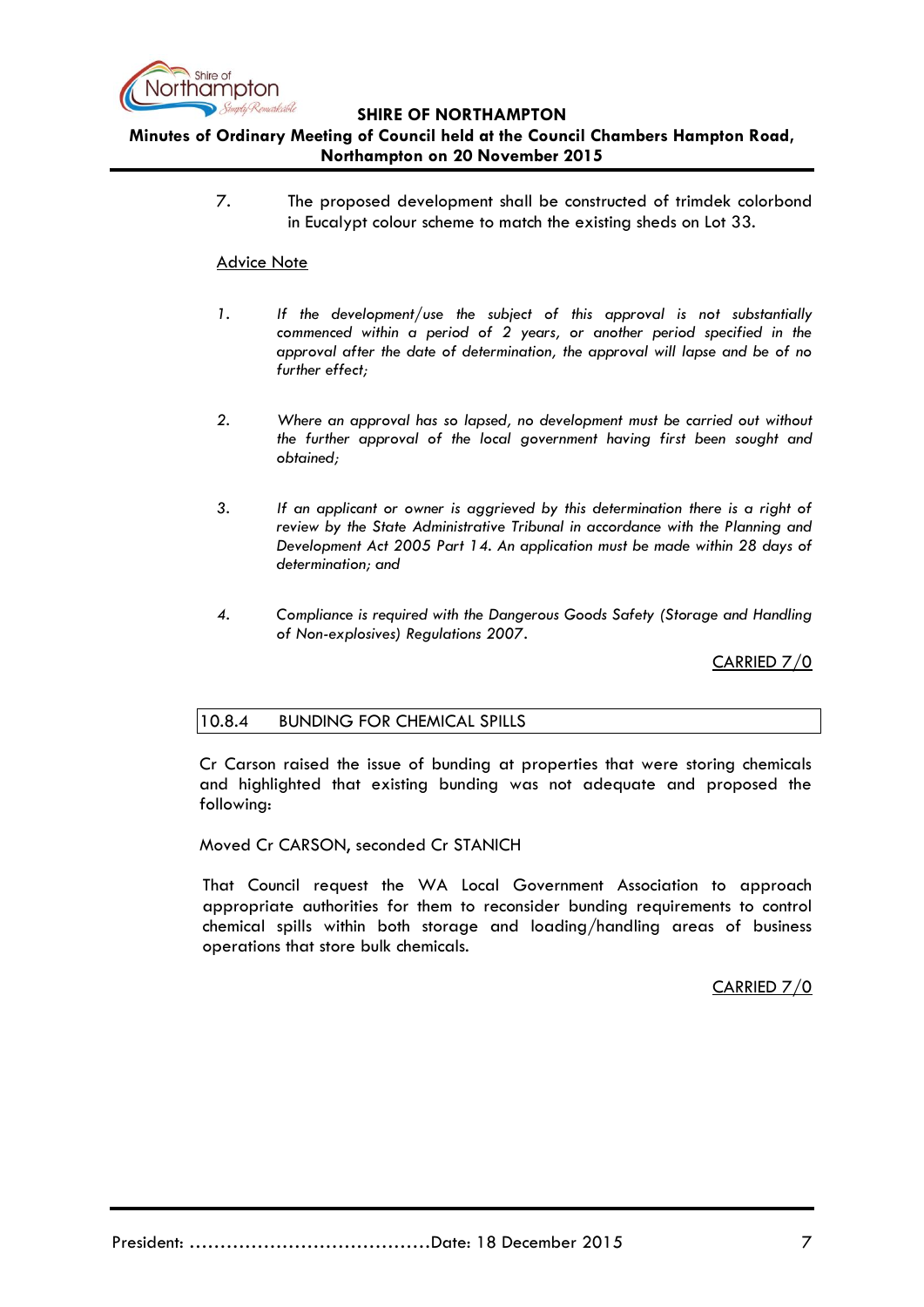

### <span id="page-7-0"></span>**Minutes of Ordinary Meeting of Council held at the Council Chambers Hampton Road, Northampton on 20 November 2015**

10.8.5 PROPOSED SINGLE HOUSE AND OUTBUILDING - PREFABRICATED SHED STRUCTURE- LOT 751 HORROCKS ROAD, SANDY GULLY (ITEM 6.3.4)

### Moved Cr CARSON, seconded Cr STANICH

That Council grant formal development approval to the single house and outbuilding on Lot 751 Horrocks Road, Sandy Gully subject to the following conditions:

- 1. Development shall be in accordance with the attached approved plan(s) dated 20 November 2015 and subject to any modifications required as a consequence of any condition(s) of this approval. The endorsed plan(s) shall not be modified or altered without the prior written approval of the local government;
- 2. Any additions to or change of use of any part of the building or land (not the subject of this approval) requires further application and development approval for that use/addition;
- 3. A building permit shall be issued by the local government prior to the commencement of any work on the site;
- 4. All stormwater is to be disposed of on-site to the specifications and approval of the local government;
- 5. Any soils disturbed or deposited on site shall be stabilised to the approval of the local government;
- 6. The approved 270m<sup>2</sup> outbuilding (i.e. Class 10 area as classified by the Building Code of Australia) is only to be used for general and vehicle storage purposes and minor maintenance upon vehicles housed therein to the approval of the Local government and shall NOT be used for habitation, commercial or industrial purposes;
- 7. A wastewater apparatus shall be provided and maintained in accordance with the *Health (Treatment of Sewerage & Disposal of Effluent & Liquid Waste) Regulations* 1974 to the approval of the Shire of Northampton's Environmental Health Officer;
- 8. Prior to occupation or use of the development, all land indicated as landscaped area on the attached approved plan(s) dated 20 November 2015 are to be landscaped effectively and maintained thereafter to the approval of the local government;
- 9. Vehicle access roads and designated car parking areas shall be constructed and drained to a compacted gravel standard, and thereafter maintained to the approval of the local government;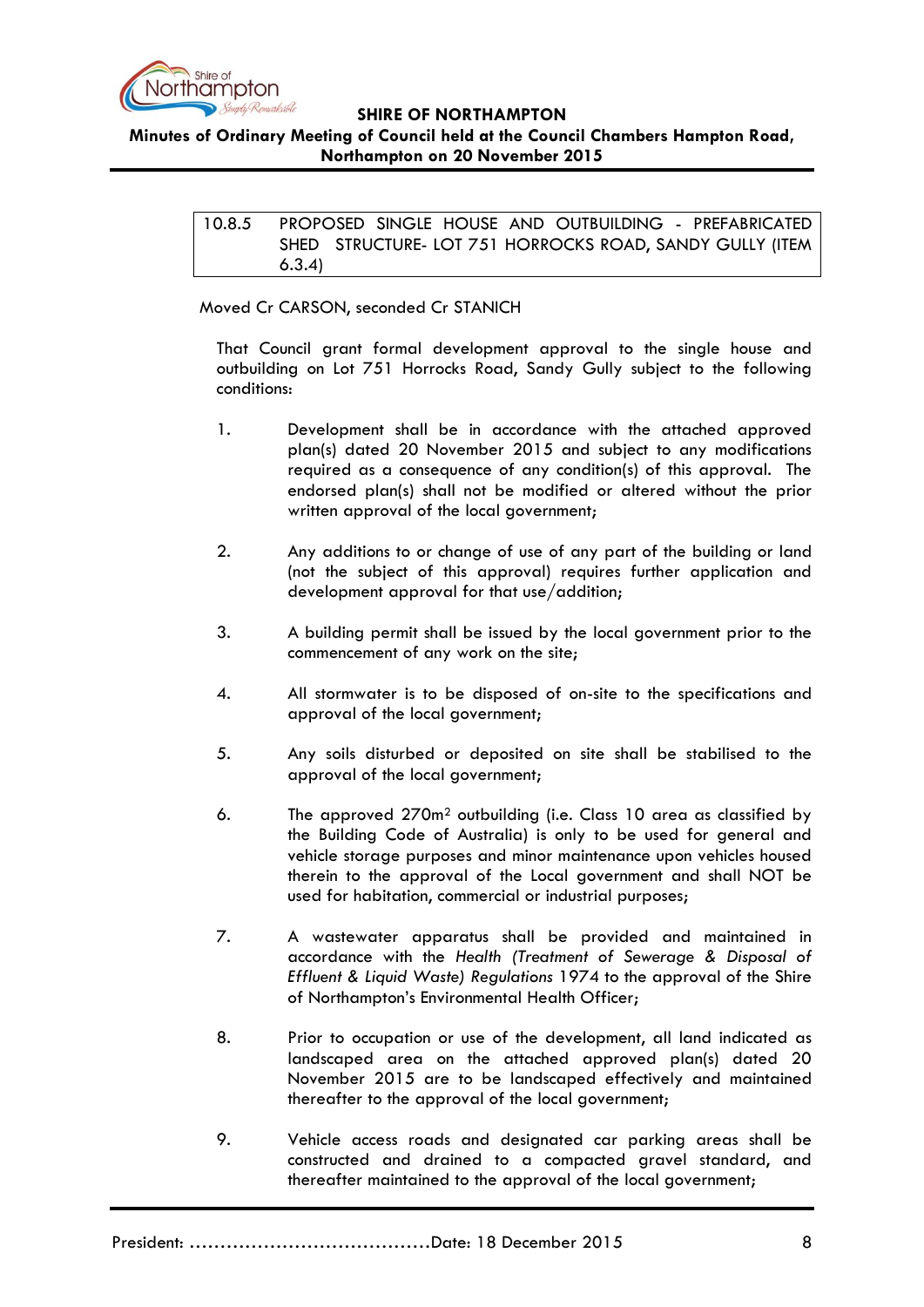

**Minutes of Ordinary Meeting of Council held at the Council Chambers Hampton Road, Northampton on 20 November 2015**

- 10. The proposed single house shall be provided with a total water supply capacity of 90,000 litres as shown on the attached approved plans dated, 20 November 2015; and
- 11. Temporary accommodation onsite within a caravan is permitted to a maximum of 12 months pursuant to regulation 11(2)(c) of the *Caravan Parks and Camping Grounds Regulations 1997*.

#### Advice Note

- 1. *If the development/use the subject of this approval is not substantially commenced within a period of 2 years, or another period specified in the approval after the date of determination, the approval will lapse and be of no further effect;*
- *2. Where an approval has so lapsed, no development must be carried out without the further approval of the local government having first been sought and obtained;*
- *3. If an applicant or owner is aggrieved by this determination there is a right of review by the State Administrative Tribunal in accordance with the Planning and Development Act 2005 Part 14. An application must be made within 28 days of determination.*

CARRIED 7/0

### <span id="page-8-0"></span>10.8.6 SUMMARY OF PLANNING INFORMATION ITEMS (ITEM 6.3.5)

Noted

### <span id="page-8-1"></span>10.8.7 PROPOSED CHEMICAL STORAGE SHED - LOT 198 (NO. 222) HAMPTON ROAD, NORTHAMPTON (ITEM 6.3.6)

Moved Cr CARSON, seconded Cr SUCKLING

That Council not accept the officer's recommendation to advertise the proposal due to the operations of chemical storage and sales being an already existing use on Lot 198 Hampton Road and that Council grant formal development approval to the proposed outbuilding to be used for storage of agricultural supplies, including chemicals, upon Lot 198 (No. 222) Hampton Road, Northampton subject to the following conditions::

1. Development shall be in accordance with the attached approved plan(s) dated 20 November 2015 and subject to any modifications required as a consequence of any condition(s) of this approval. The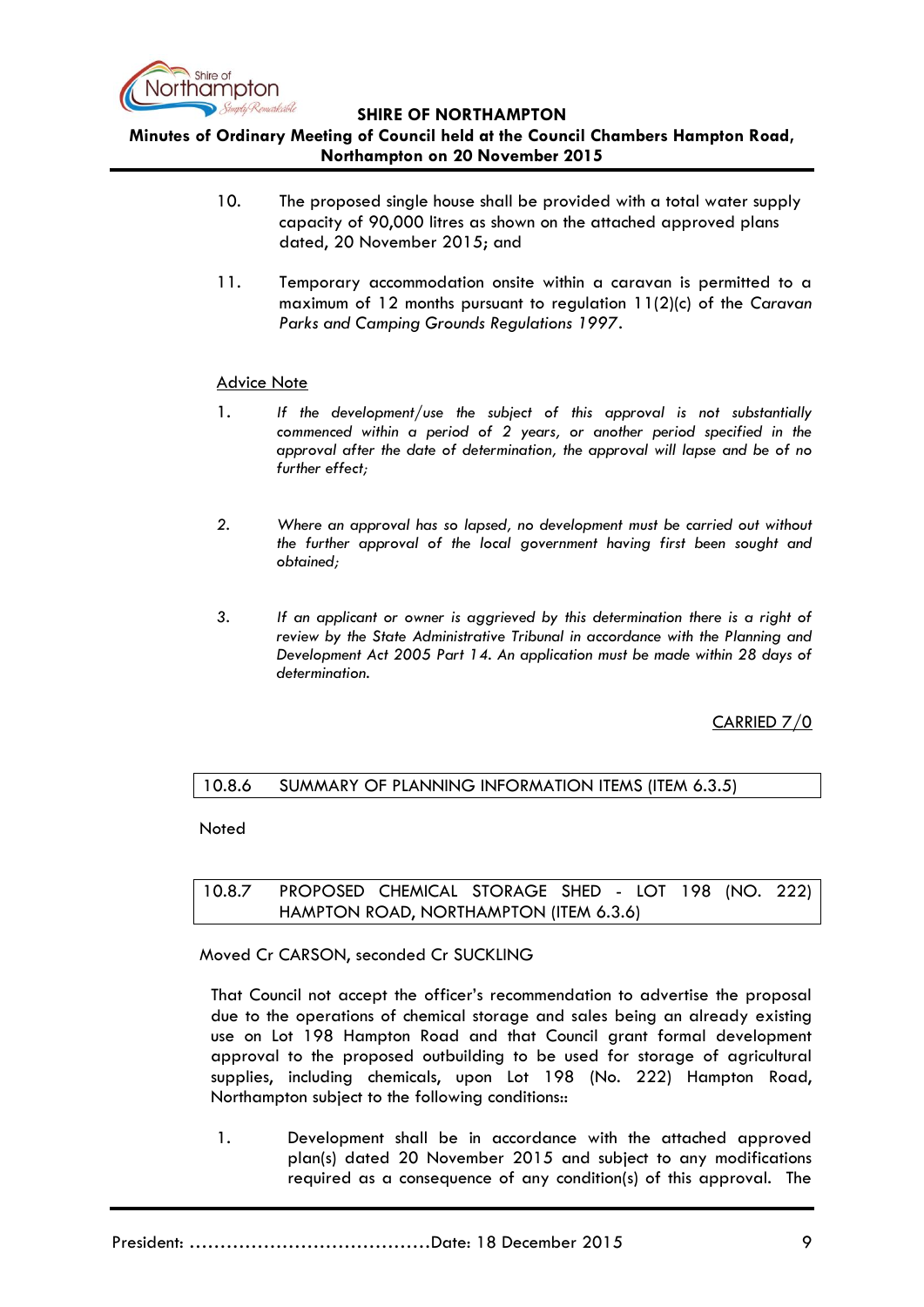

# **Minutes of Ordinary Meeting of Council held at the Council Chambers Hampton Road, Northampton on 20 November 2015**

endorsed plan(s) shall not be modified or altered without the prior written approval of the local government;

- 2. Any additions to or change of use of any part of the building or land (not the subject of this approval) requires further application and development approval for that use/addition;
- 3. A building permit shall be issued by the local government prior to the commencement of any work on the site;
- 4. All stormwater is to be disposed of on-site to the specifications and approval of the local government. On application for a building permit a detailed design of stormwater collection and disposal system of developed areas is to be supplied;
- 5. Any soils disturbed or deposited on site shall be stabilised to the approval of the local government;
- 6. A detailed schedule of external finishes and colours to be used in the construction of the development shall be submitted prior to lodgement of an application for a building permit to the approval of the local government;
- 7. The proposed storage shed is to be constructed of coated metal sheeting (Colorbond), in a profile to the match existing development;
- 8. The colour of the proposed storage shed is to be in keeping with heritage colours of the area; and
- 9. A colorbond boundary fence to a height of 1.8 metres shall be erected along the southern and eastern boundary of Lot 198 and the colour of the fence is to be in keeping with heritage colours of the area.

#### Advice Note

- 1. *If the development/use the subject of this approval is not substantially commenced within a period of 2 years, or another period specified in the approval after the date of determination, the approval will lapse and be of no further effect;*
- *2. Where an approval has so lapsed, no development must be carried out without the further approval of the local government having first been sought and obtained;*
- *3. If an applicant or owner is aggrieved by this determination there is a right of review by the State Administrative Tribunal in accordance with the Planning and Development Act 2005 Part 14. An application must be made within 28 days of determination.*
- *4. Compliance is required with the Dangerous Goods Safety (Storage and Handling of Non-explosives) Regulations 2007.*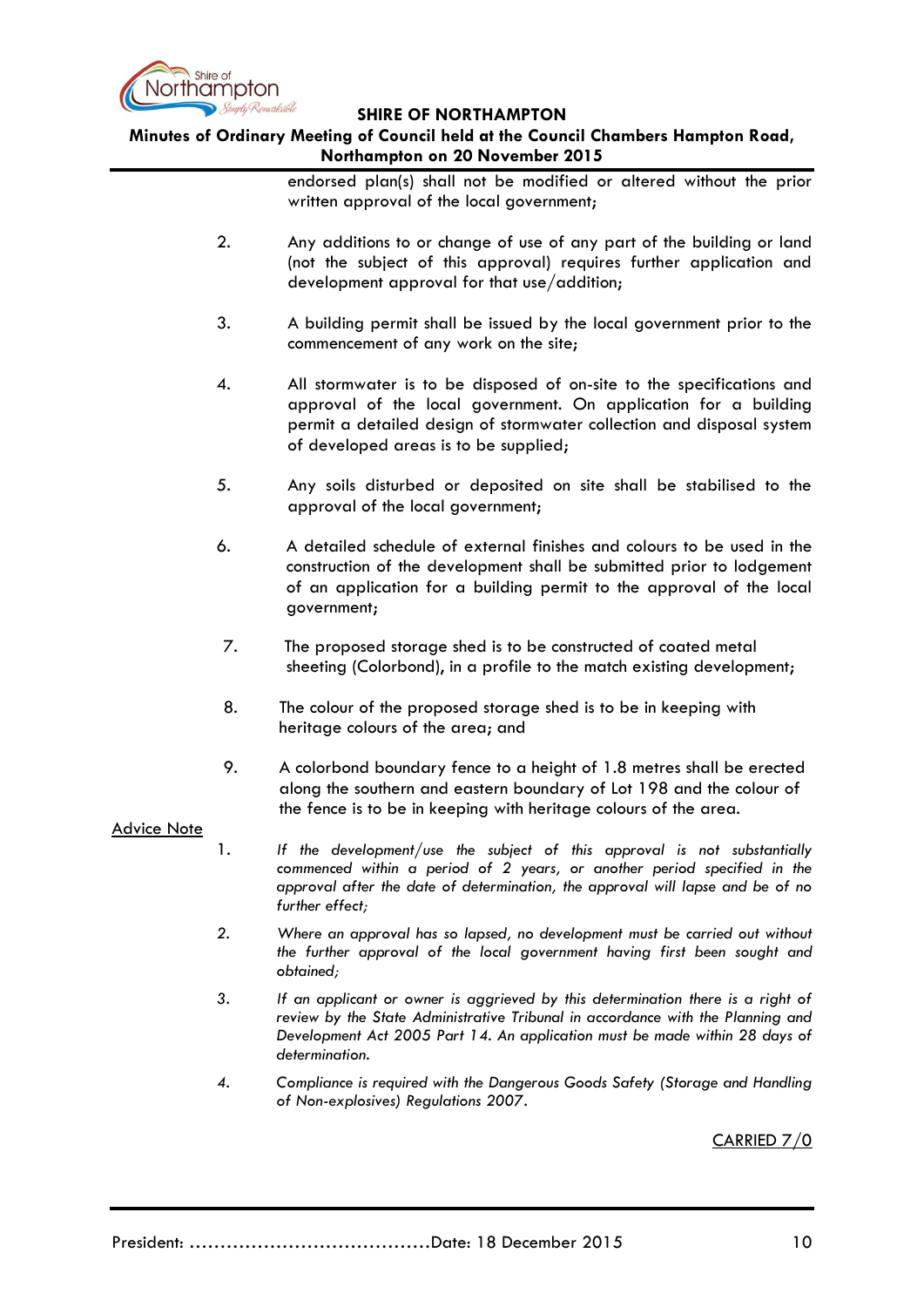

<span id="page-10-0"></span>**Minutes of Ordinary Meeting of Council held at the Council Chambers Hampton Road, Northampton on 20 November 2015**

> 10.8.8 IN-PRINCIPLE SUPPORT – PARKING OF COMMERCIAL VEHICLES – LOT 2 (NO.123) SEVENTH AVENUE, NORTHAMPTON (ITEM 6.3.7)

Moved Cr STANICH, seconded Cr CARSON

That Council provide in principal support subject to the adjoining land owners being consulted. Should the adjoining land owners have no concerns , and subject to the lodgement of a formal planning application, the CEO be provided delegated authority to approve the application for a use period of 12 months and be based on an annual renewal basis, and that the applicant undertake significant planting of trees/plants to screen the parking of commercial vehicles.

CARRIED 7/0

<span id="page-10-1"></span>10.8.9 PRELIMINARY ADVICE – PROPOSED SUBDIVISION & CREATION OF CONSERVATION RESERVE – LOT 10792 GEORGE GREY DRIVE, KALBARRI (ITEM 6.3.8)

Moved Cr PIKE, seconded Cr HOLT

That Council advise Whelans that it does not wish to have a management order drawn in favour of Council for the proposed conservation reserve and recommend to Whelans that the area of land be reverted to unallocated crown land.

CARRIED 7/0

Mrs Williams left the meeting at 2.21pm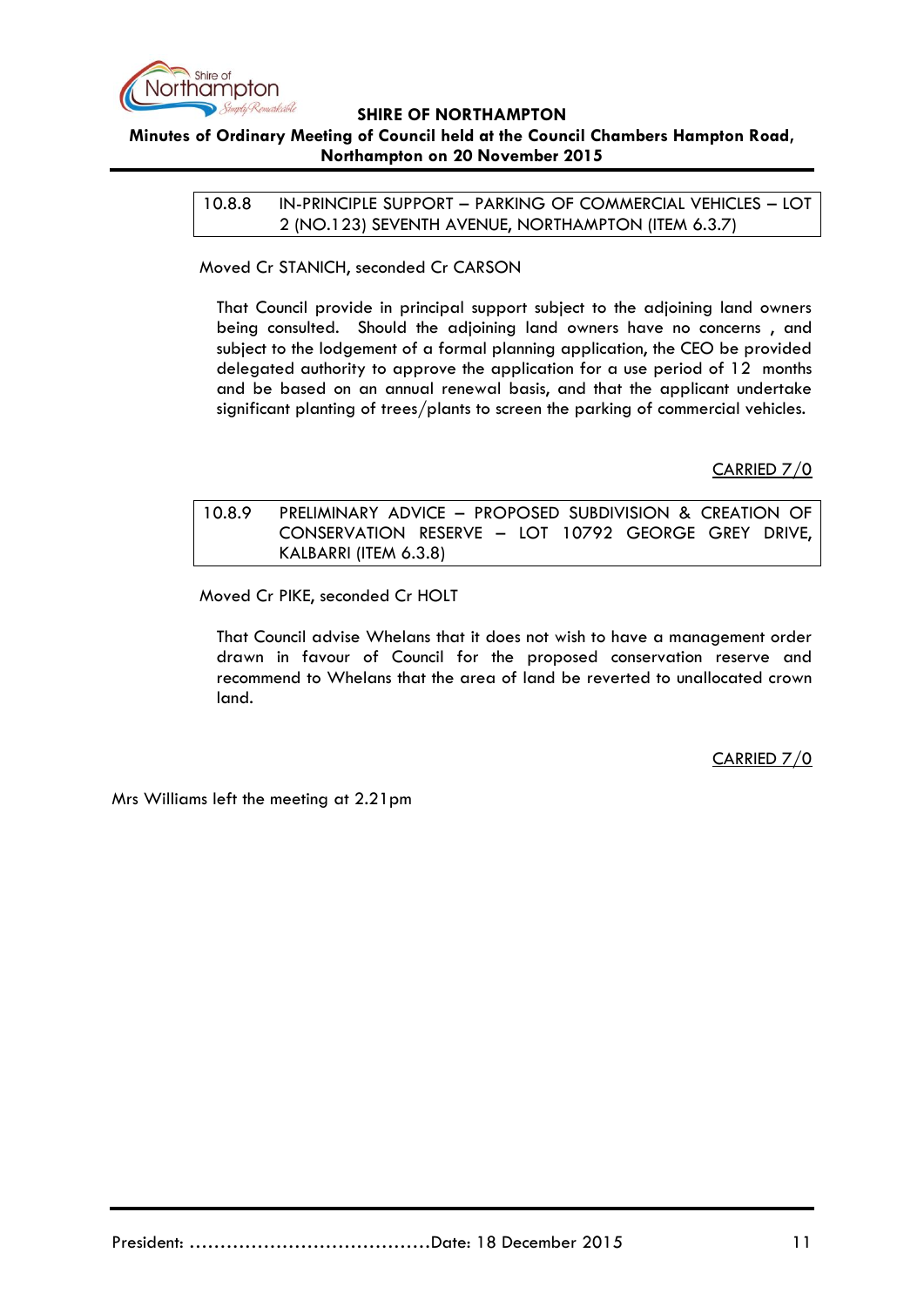

### **SHIRE OF NORTHAMPTON Minutes of Ordinary Meeting of Council held at the Council Chambers Hampton Road, Northampton on 20 November 2015**

### <span id="page-11-1"></span><span id="page-11-0"></span>**10.9 FINANCE REPORT**

#### 10.9.1 ACCOUNTS FOR PAYMENT (ITEM 6.4.1)

Moved Cr SCOTT, seconded Cr SUCKLING

That Municipal Fund Cheques 20760 to 20797 inclusive totalling \$72,105.87, Municipal EFT payments numbered EFT14272 to EFT14407 inclusive totalling \$1,008,177.61, direct Debit payments numbered GJ1003 to GJ1009 totalling \$9,809.91, Trust Fund Cheques 2080 to 2097, totalling \$19,152.29 be passed for payment and the items therein be declared authorised expenditure.

CARRIED BY AN ABSOLUTE MAJORITY 7/0

### <span id="page-11-2"></span>10.9.2 MONTHLY FINANCIAL STATEMENTS OCTOBER 2015 (ITEM 6.4.2)

Moved Cr HOLT, seconded Cr STANICH

That Council adopts the Monthly Financial Report for the period ending 31October 2015.

### CARRIED 7/0

# <span id="page-11-3"></span>10.9.3 SALE OF LAND – OVERDUE RATES (ITEM 6.4.3)

Moved Cr STANICH, seconded Cr SUCKLING

That Council authorise the Chief Executive Officer to revert lot 14 One Chain Road, Galena to the crown as per the provisions of section 6.64 (1) of the Local Government Act and write-off outstanding rates and interest totalling \$20,910.05.

#### CARRIED BY AN ABSOLUTE MAJORITY 7/0

#### ADJOURNMENT – AFTERNOON TEA

Council adjourned for afternoon tea at 2:38pm.

Meeting reconvened at 2:49pm with the following in attendance:

Cr Simkin, Cr Scott, Cr Carson, Cr Suckling, Cr Stanich, Cr Holt, Cr Pike, Chief Executive Officer Garry Keeffe, Grant Middleton Deputy Chief Executive Officer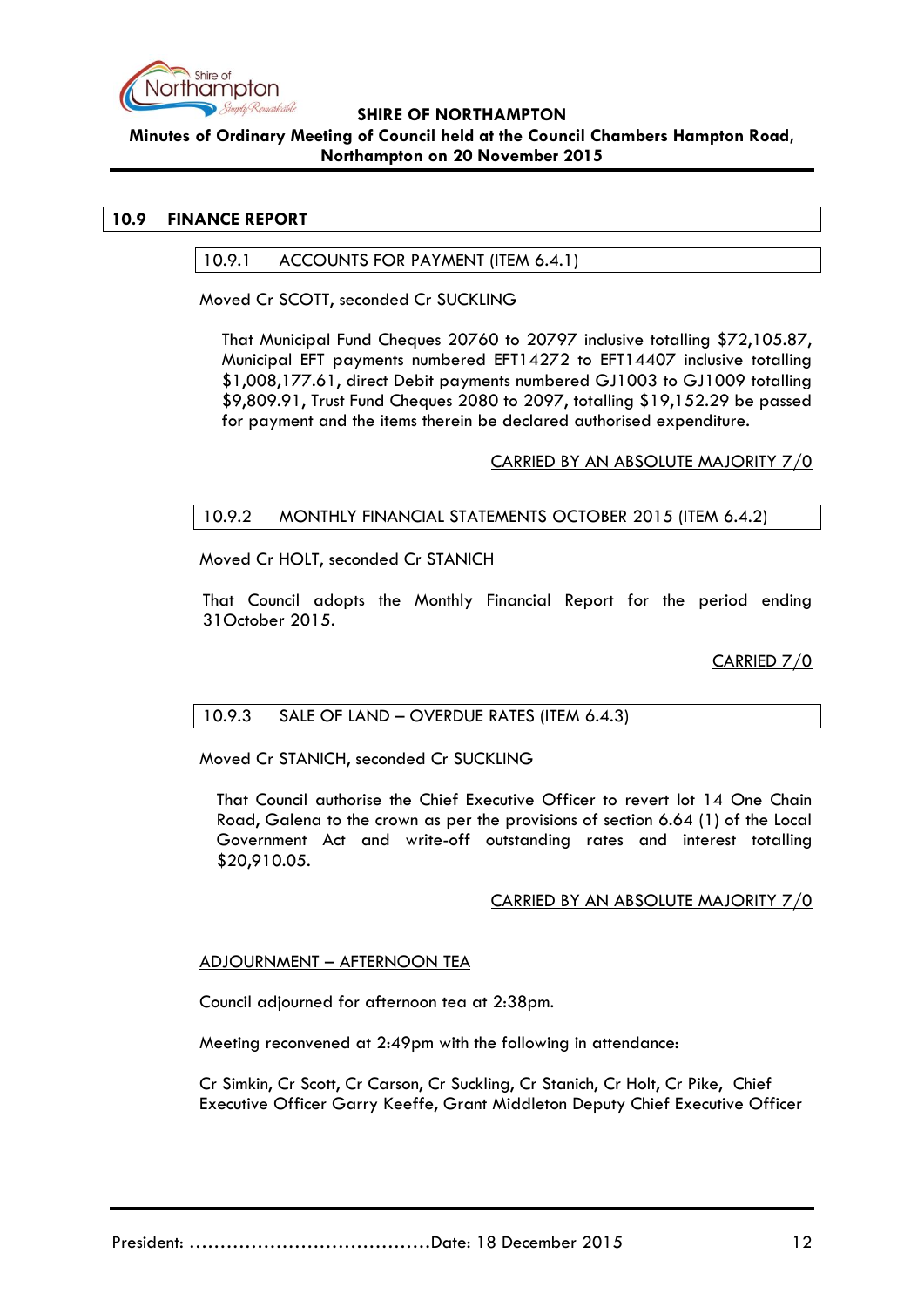

**Minutes of Ordinary Meeting of Council held at the Council Chambers Hampton Road, Northampton on 20 November 2015**

### <span id="page-12-1"></span><span id="page-12-0"></span>**10.10 ADMINISTRATION & CORPORATE REPORT**

10.10.1 CHRISTMAS – NEW YEAR CLOSE DOWN PERIOD (ITEM 6.5.1)

**Noted** 

<span id="page-12-2"></span>10.10.2 FEBRUARY 2016 – CHANGE OF MEETING DATE (ITEM 6.5.2)

Moved Cr PIKE, seconded Cr STANICH

That the scheduled Council meeting for 19 February 2016 now be held on Wednesday 17<sup>th</sup> February 2016 commencing at 9.30am.

CARRIED 7/0

<span id="page-12-3"></span>10.10.3 EXTENDED LIQUOR TRADING HOURS – NORTHAMPTON IGA (ITEM 6.5.3)

Moved Cr SCOTT, seconded Cr STANICH

That Council advise Northampton IGA that it has no objections for the Northampton IGA to extend their liquor trading hours on the 13<sup>th</sup>, 20<sup>th</sup> and 27<sup>th</sup> December 2015 from 9.00am to 1.00pm as requested.

CARRIED 7/0

<span id="page-12-4"></span>10.10.4 SALE OF PORTION OF LOT 29 ROBINSON STREET, NORTHAMPTON (ITEM 6.5.4)

Moved Cr SCOTT, seconded Cr STANICH

That Council accepts the offer of \$15,000 (plus GST) submitted by Antony Farmer for the purchase of approximately 930m2 of Council owned Lot 29 Reynolds Street subject to the purchaser meeting all subdivision costs.

CARRIED 7/0

<span id="page-12-5"></span>10.10.5 ROADS TO RECOVERY – OWN SOURCES SHORTFALL (ITEM 6.5.5)

Noted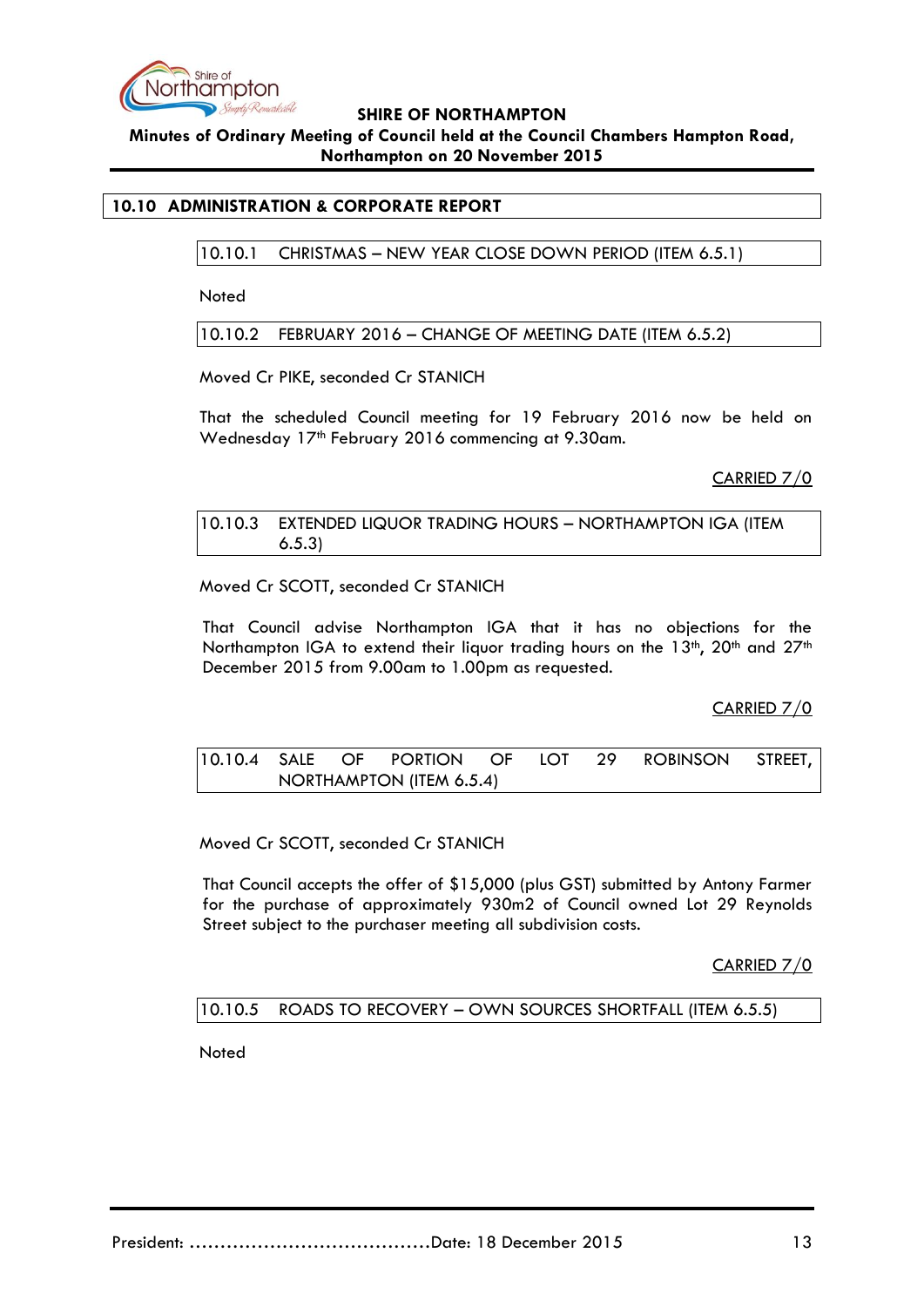

### <span id="page-13-0"></span>**Minutes of Ordinary Meeting of Council held at the Council Chambers Hampton Road, Northampton on 20 November 2015**

10.10.6 REGIONAL ROAD GROUP FUNDING (ITEM 6.5.6)

Moved Cr SCOTT, seconded Cr HOLT

That Council makes provision in the 2016/17 Budget the following:

- 1. A provision of \$113,333 for the Kalbarri Road project.
- 2. A provision of \$50,000 for the Horrocks Road project.

CARRIED 7/0

### <span id="page-13-1"></span>10.10.7 ROAD SAFETY AUDIT – BLACK SPOT FUNDING PROJECT (ITEM 6.5.7)

Moved Cr SCOTT, seconded Cr STANICH

That Council appoint Shawmac Pty Ltd to undertake a Road Safety Audit on the corner of Grey Street and Red Bluff Road Kalbarri at a cost of \$3,840 (plus GST) and this expense be declared authorised expenditure.

#### CARRIED BY AN ABSOLUTE MAJORITY 7/0

#### <span id="page-13-2"></span>10.10.8 PAYMENT OF SITTING FEES (ITEM 6.5.8)

Moved Cr HOLT, seconded Cr PIKE

That Council set a fee of \$70.00 for attendance at community meetings as a Council delegate.

LOST 2/5

Moved Cr CARSON, seconded Cr STANICH

That Council set a fee of \$45.00 for attendance at community meetings as a Council delegate.

CARRIED 6/1

Cr Simkin voted against the motion

Moved Cr CARSON, seconded Cr SUCKLING

That Council pay the community meeting fee from 1/7/2015.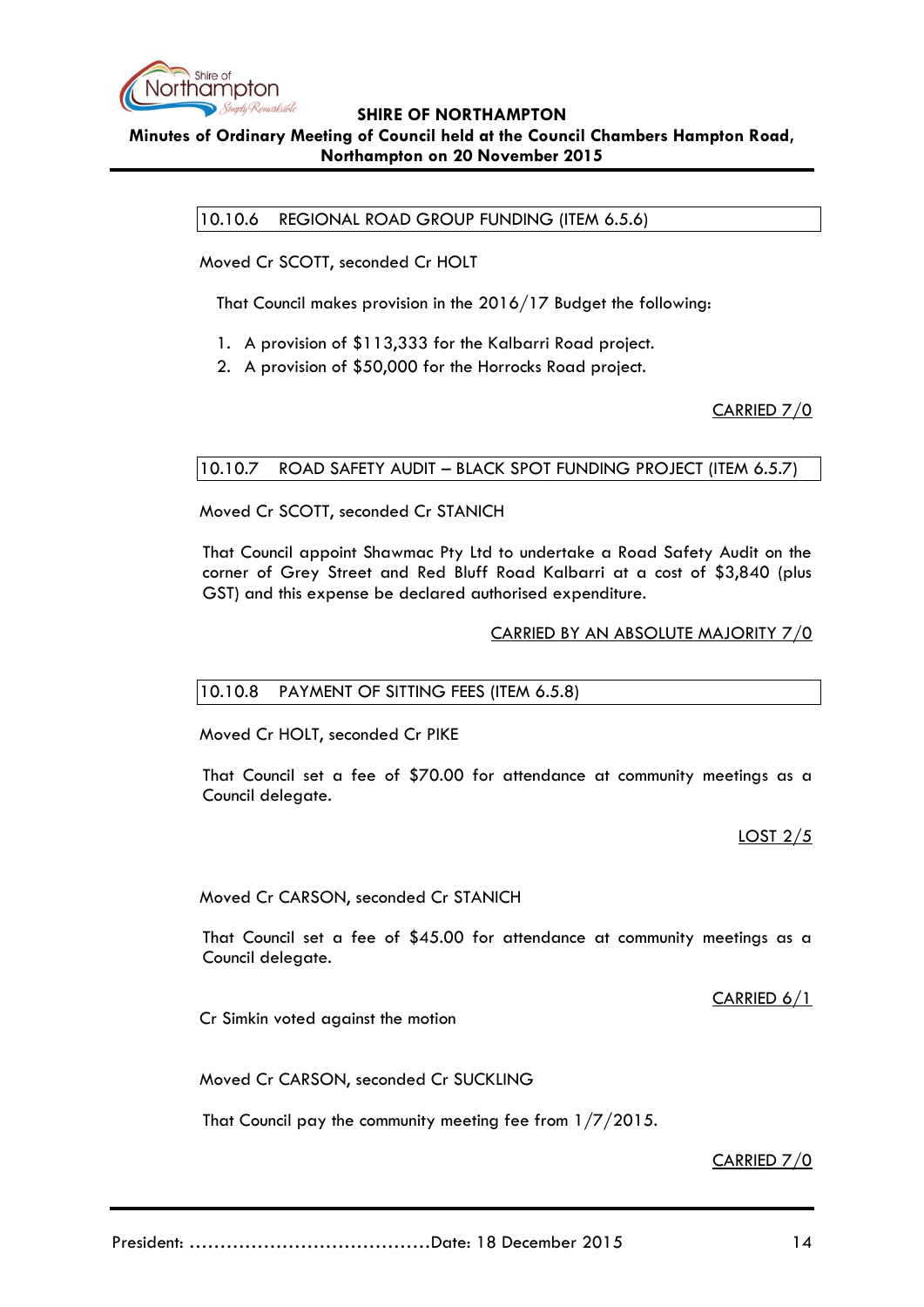

<span id="page-14-0"></span>**Minutes of Ordinary Meeting of Council held at the Council Chambers Hampton Road, Northampton on 20 November 2015**

10.10.9 KALBARRI PCYC (ITEM 6.5.9)

Moved Cr SCOTT, seconded Cr PIKE

That Council:

- 1. Provide unspent funds of \$15,800 held in trust, being for forfeited soil stabilisation bond, as seed funding for the operations of the Kalbarri PCYC, and these funds only to be used for operational costs related to camps etc, not normal utilities and maintenance costs, and to be administered by Council.
- 2. Correspond to the Minster for Police and the Hon Shane Love advising them of this matter and seek their support for the funds being held by the WA PCYC Federation be returned to the Shire of Northampton to be held in Trust for the operations of the ex Kalbarri PCYC facilities.

CARRIED 7/0

### <span id="page-14-1"></span>10.10.10 RE-ESTABLISHMENT OF WA POLICE LIVESTOCK SQUAD (ITEM 6.5.11)

Moved Cr SUCKLING, seconded Cr CARSON

That Council support the reinstatement of the WA Police Livestock Squad.

CARRIED 7/0

#### <span id="page-14-2"></span>**10.11 SHIRE PRESIDENT'S REPORT**

Since the last Council meeting Cr Simkin reported on his attendance at the following:

- 19/10 Special Meeting of Council
- 21/10 Regional Road Group Coastal Meeting
- 25/10 Skywalk function Kalbarri National Park
- 26/10 Woodcocks Fire Meeting in Geraldton (Terry Redman/Shane Love)
- 14/11 RSL Remembrance Dinner

#### <span id="page-14-3"></span>**10.12 DEPUTY SHIRE PRESIDENT'S REPORT**

Since the last Council meeting Cr Scott reported on his attendance at the following:

| 26/10/15 | Woodcocks Fire Meeting in Geraldton (Terry Redman/Shane Love) |
|----------|---------------------------------------------------------------|
| 10/11/15 | Kalbarri Development Association AGM                          |
| 17/11/15 | Meeting with MEEDAC in Kalbarri                               |
|          | $18/11/15$ PCYC Meeting                                       |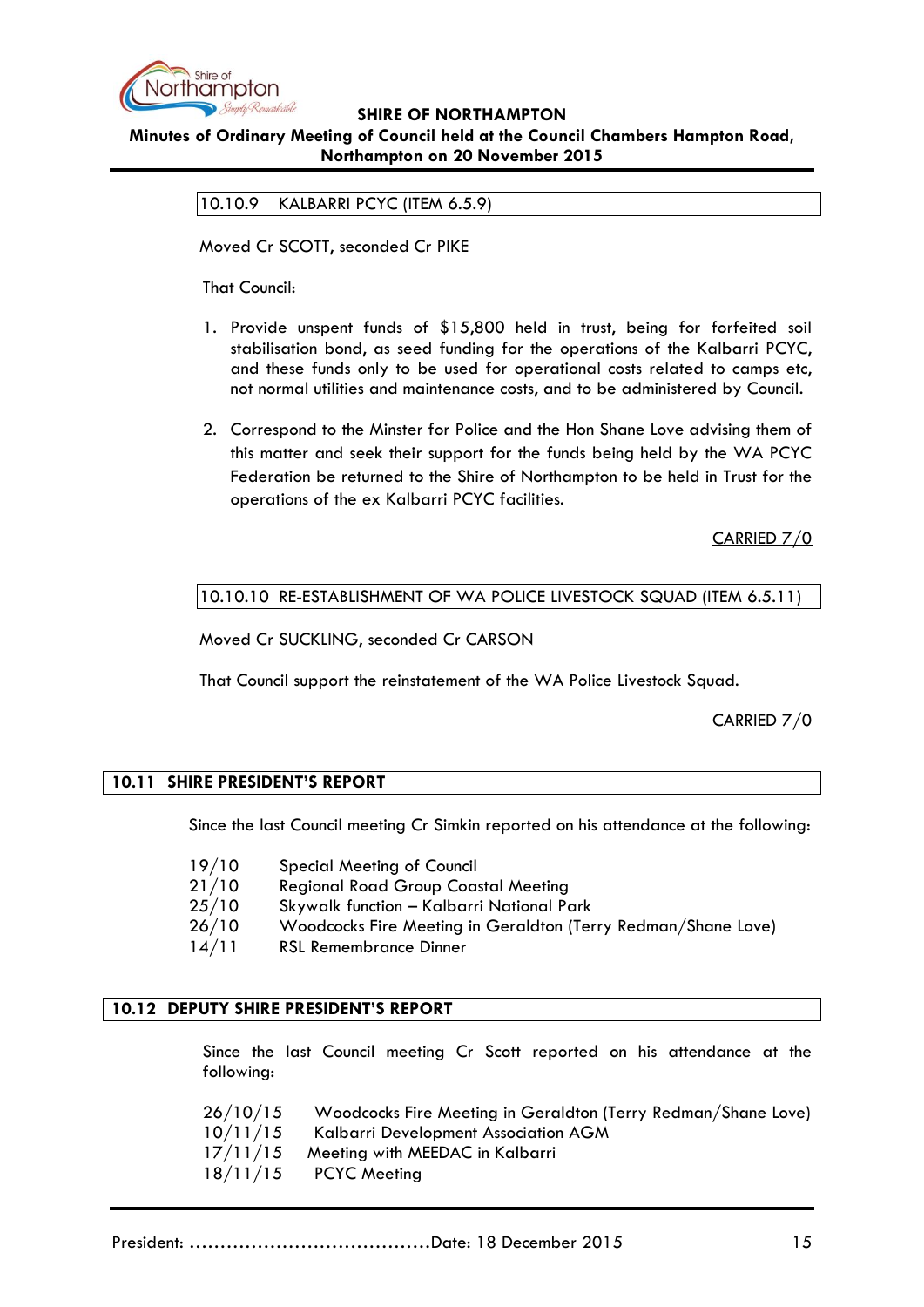

**Minutes of Ordinary Meeting of Council held at the Council Chambers Hampton Road, Northampton on 20 November 2015**

# <span id="page-15-1"></span><span id="page-15-0"></span>**10.13 COUNCILLORS' REPORTS**

# 10.13.1 CR HOLT

Since the last Council meeting Cr Holt reported on his attendance at:

- 25/10/15 Skywalk function Kalbarri National Park and sundowner in **Geraldton**
- 10/11/15 Kalbarri Development Association Meeting
- 18/11/15 Meeting with Barry Kennewell VMR Building

<span id="page-15-2"></span>10.13.2 CR PIKE

Since the last Council meeting Cr Pike reported on his attendance at the Kalbarri Development Association Meeting on 10<sup>th</sup> November.

### <span id="page-15-3"></span>**10.14 INFORMATION BULLETIN**

**Noted** 

#### <span id="page-15-5"></span><span id="page-15-4"></span>**10.15 NEW ITEMS OF BUSINESS**

10.15.1 BINNU TENNIS COURTS

Moved Cr CARSON, seconded Cr SIMKIN

That Council defers the Binnu Tennis Courts project listed in the Corporate Business Plan to 2017/2018.

CARRIED 7/0

### <span id="page-15-6"></span>10.15.2 CATCH LIMIT REQUEST

Moved Cr SCOTT, seconded Cr SIMKIN

That Council request the Minister for Fisheries to give consideration to relaxing current recreational fishing rules in the west coast region by increasing the current catch limit of Demersal Finfish from 2 to 4 per angler with all current boat limits to remain.